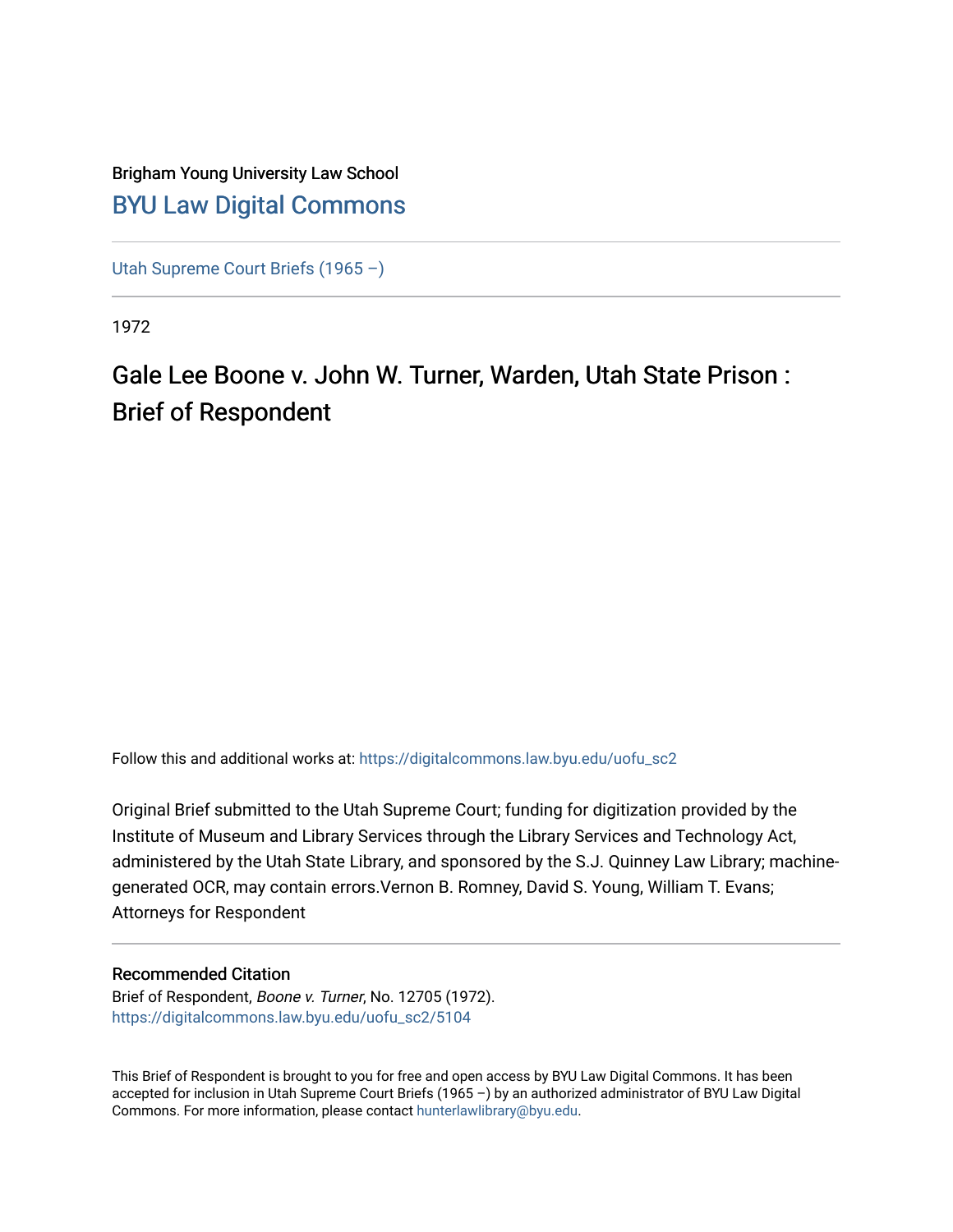# IN THE **SUPREME COURT** OF THE

STATE OF UT

**GALE LEE BOONE.** 

Plaintiff-Ai

VB.

JOHN W. TURNER, Wardi State Prison.

Detendant-

**BRIEF OF R** 

**APPEAL FROM THE L R WRIT OF HABRAS IS ICIAL DISTRICT COLL EL COUNTY, STATE OF ERNEST F. EALER DING.** 

**NEGORY L. BOWN** al Defender Association **Bouth Sixth East** Lake City, Utah 84102 Attorney for Appellant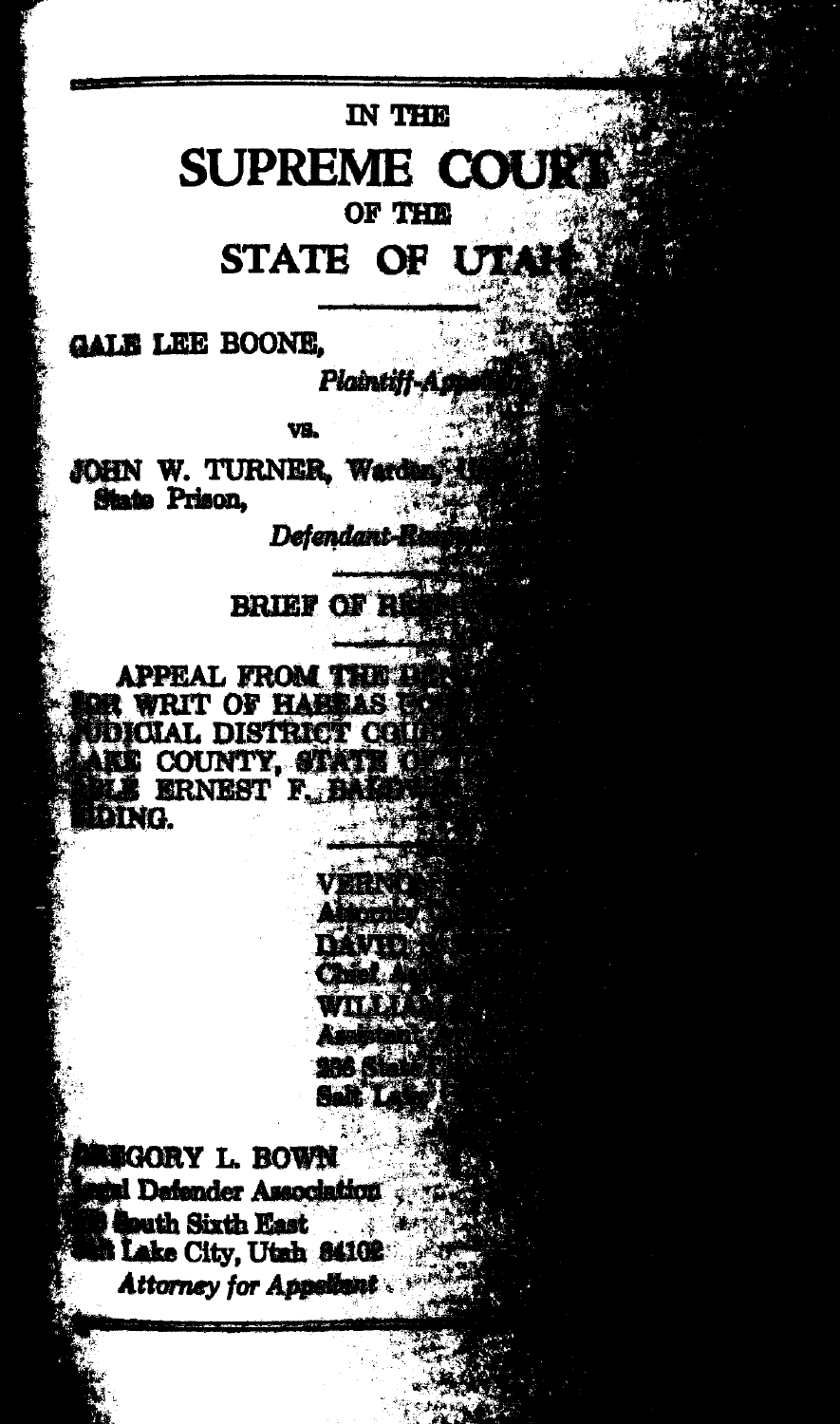## TABLE OF CONTENTS

|                                                                                                                                                                                                                | Page           |
|----------------------------------------------------------------------------------------------------------------------------------------------------------------------------------------------------------------|----------------|
| STATEMENT OF THE NATURE OF THE CASE                                                                                                                                                                            | 1              |
|                                                                                                                                                                                                                | 1              |
|                                                                                                                                                                                                                | $\overline{2}$ |
|                                                                                                                                                                                                                | $\mathbf 2$    |
|                                                                                                                                                                                                                | $\bf{2}$       |
| POINT I. THE CIRCUMSTANCES SURROUND-<br>ING APPELLANT'S GUILTY PLEA DE-<br>MAND THE CONCLUSION THAT SAID<br>PLEA WAS INTELLIGENTLY AND VOL-                                                                    | 2              |
| POINT II. APPELLANT'S PAROLE REVOCA-<br>CATION HEARING WAS CONDUCTED IN<br>CONFORMITY WITH DUE PROCESS RE-<br>QUIREMENTS AND REPRESENTS A<br>VALID EXERCISE OF THE DISCRETION-<br>ARY AUTHORITY CONFERRED UPON | 9              |
|                                                                                                                                                                                                                | 12             |
|                                                                                                                                                                                                                |                |
| <b>CASES CITED</b>                                                                                                                                                                                             |                |
| FEDERAL COURTS:                                                                                                                                                                                                |                |
| Alverez v. Turner, 422 F. 2d 214 (10th Cir. 1970)                                                                                                                                                              | 10             |
| Boykin v. Alabama, 395 U. S. 238, 89 S. Ct. 1709, 23                                                                                                                                                           | 2, 5           |
| Kercheval v. United States, 274 U.S. 220 (1927)                                                                                                                                                                | 6              |
| Machibroda v. United States, 368 U.S. 487 (1962)                                                                                                                                                               | 5              |
| Morrissey v. Brewer,  U. S. , 33 L. Ed. 2d 484,                                                                                                                                                                | 10             |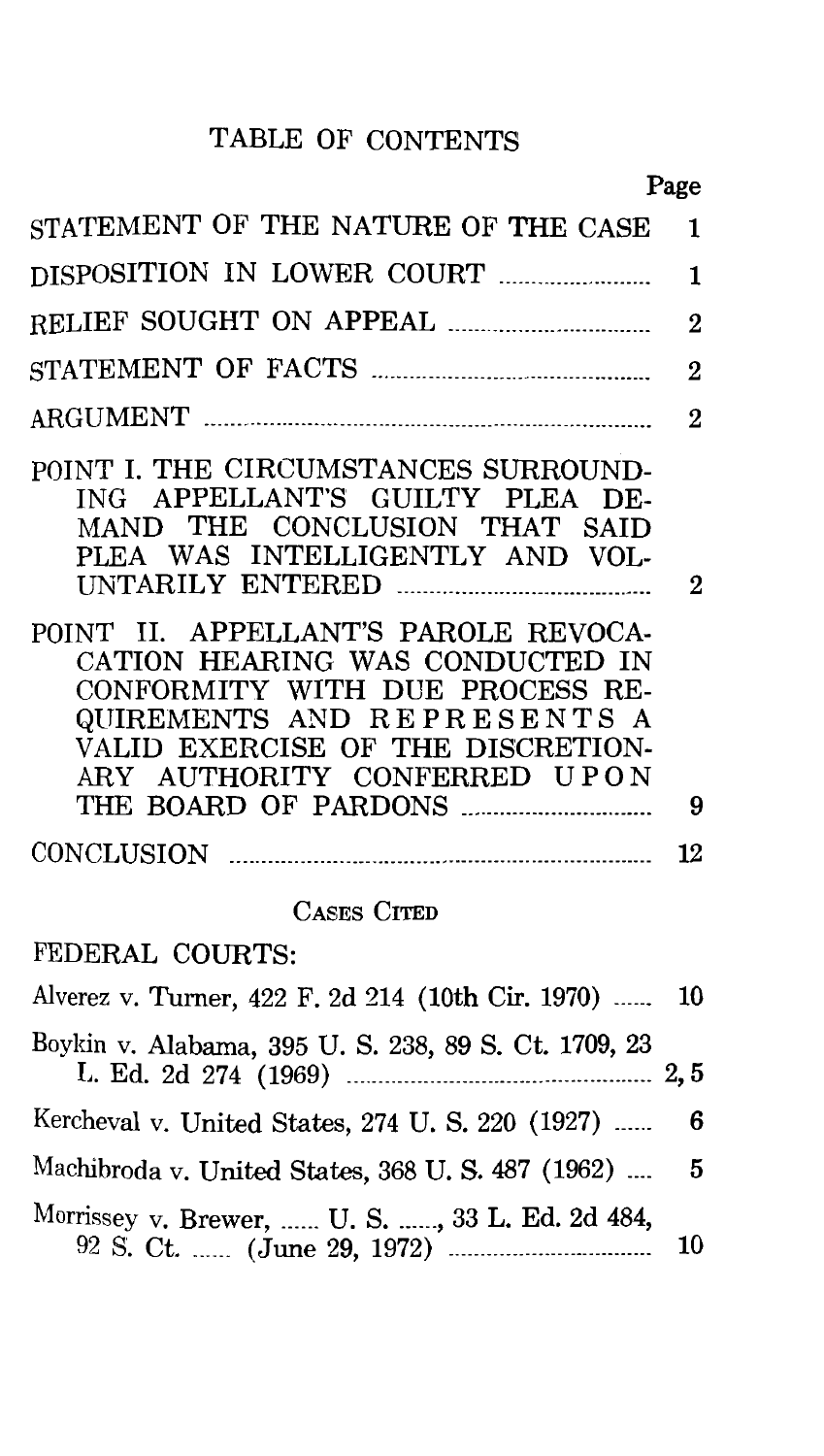## TABLE OF CONTENTS-Continued

Page

## STATE COURTS:

| Beal v. Turner, 22 Utah 2d 418, 454 P. 2d 624 (1969)     | 9    |
|----------------------------------------------------------|------|
| Brown v. Turner, 21 Utah 2d 96, 440 P. 2d 968 (1968)     | -8   |
| In re Tahl, 81 Cal. Rptr. 577, 460 P. 2d 499 (1969)  5,6 |      |
| Miller v. Rhay, 1 Wash. App. 1010, 466 P. 2d 179         | $-5$ |
| State v. Banford, 13 Utah 2d 63, 368 P. 2d 473 (1962)    | - 6  |
| State v. Griswold, 105 Ariz. 1, 457 P. 2d 331 (1969). 5  |      |
| STATUTES:                                                |      |
|                                                          |      |
|                                                          |      |
|                                                          |      |

Utah Code Ann. § 77-62-17 (1953) -------------------------------- 11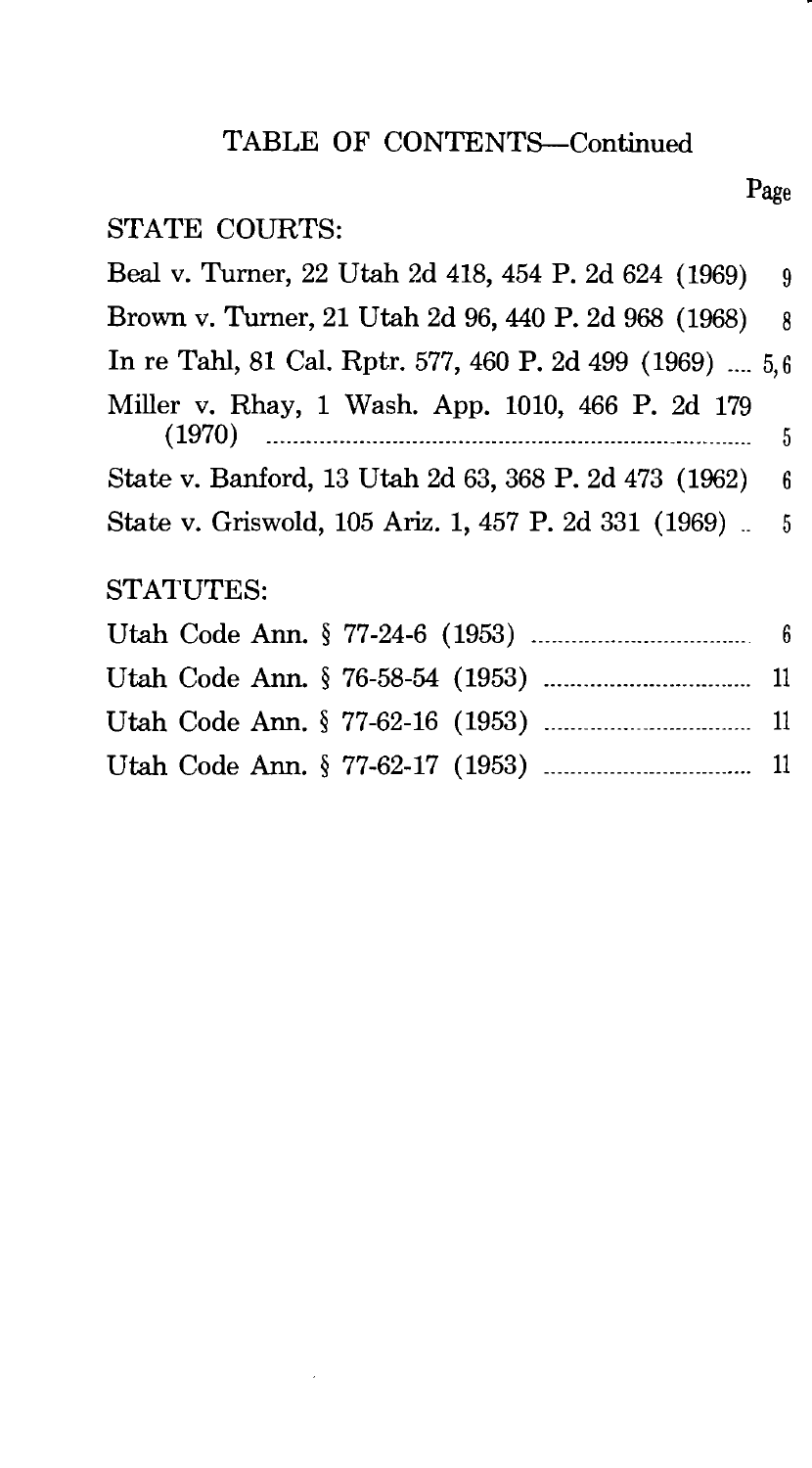## IN THE **SUPREME COURT**

## OF THE

# **STATE OF UTAH**

GALE LEE BOONE,<br>Plaintiff-Appellant,

vs.

JOHN W. TURNER, Warden, Utah State Prison,

Case No. 12705

*Defendant-Respondent.* ,

## BRIEF OF RESPONDENT

### STATEMENT OF THE NATURE OF THE CASE

The appellant, Gale Lee Boone, appeals from a decision of the Third Judicial District Court denying his release from the Utah State Prison upon a petition for a writ of habeas corpus.

## DISPOSITION IN LOWER COURT

On September 5, 1971, Gale Lee Boone filed a complaint and petition seeking a writ of habeas corpus in the Third Judicial District Court, Salt Lake County, alleging that his commitment to the Utah State Prison was invalid. The matter came on for hearing on October 21, 1971, before the Honorable Ernest F. Baldwin, Jr., who denied the petition on October 28, 1971.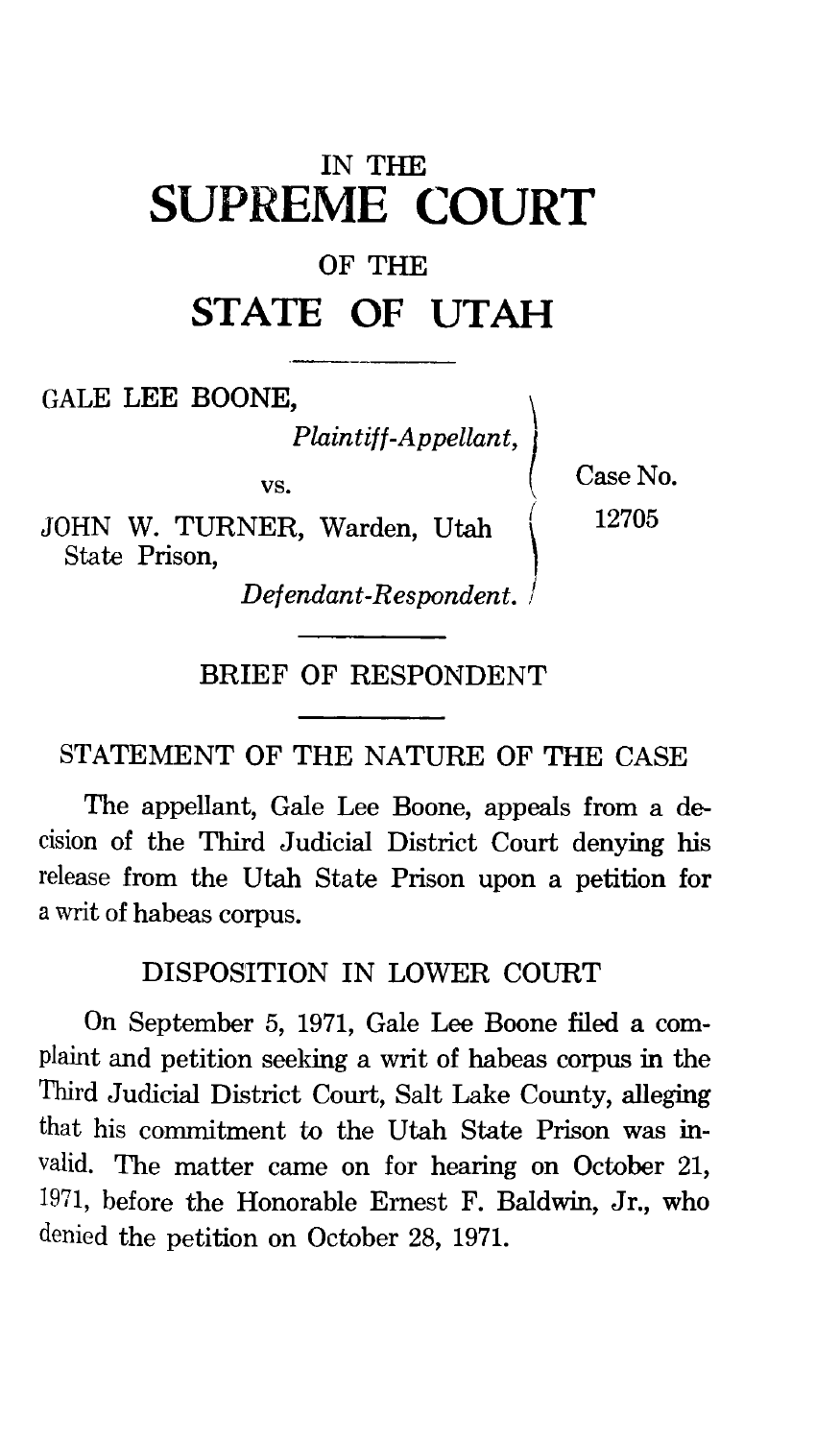#### RELIEF SOUGHT ON APPEAL

Respondent seeks an affirmance of the denial for a writ of habeas corpus rendered in the court below.

#### STATEMENT OF FACTS

Respondent makes a general stipulation to the facts set forth in appellant's brief with the exception that respondent denies appellant's assertion that he failed to consult his attorney before entering his guilty plea.

#### ARGUMENT

### POINT I.

THE CIRCUMSTANCES SURROUNDING APPELLANT'S GUILTY PLEA DEMAND THE CONCLUSION THAT SAID PLEA WAS INTELLIGENTLY AND VOLUNTARILY ENTERED.

Appellant contends that he had not discussed his constitutional rights with his attorney prior to his plea of guilty; that the court failed to advise him of his con· stitutional rights before accepting his plea; and that he entered a guilty plea without knowledge of the conse· quences of said plea. Hence, appellant urges that his plea of guilty was involuntarily and unintelligently given and should be rendered invalid under *Boykin* v. *Alabama,* 395 U. S. 238, 89 S. Ct. 1709, 23 L. Ed. 274 (1969).

The relevant portion of appellant's transcript is set forth below: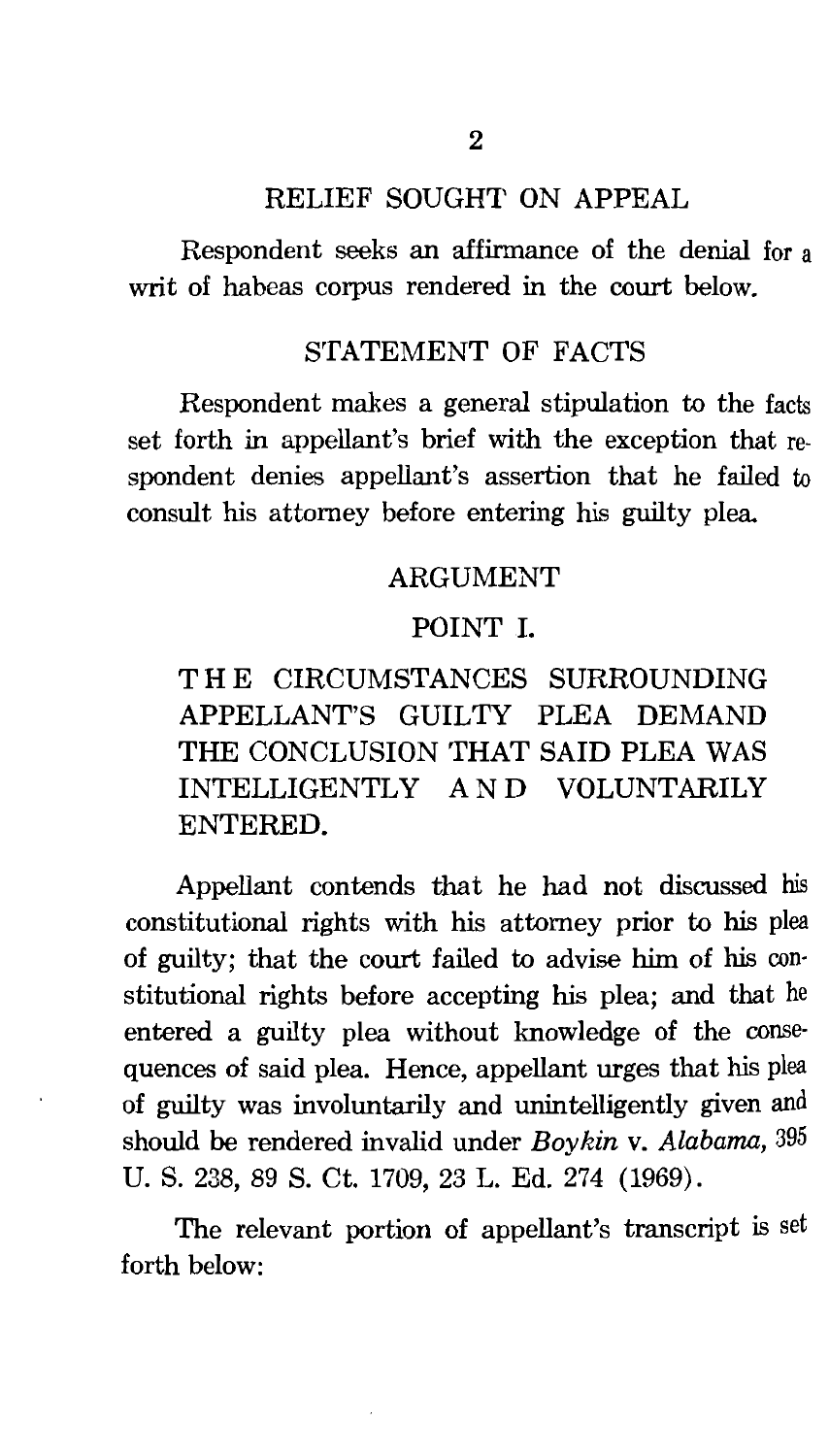THE COURT: You have heard the information read, Mr. Boone. Do you want to enter a plea at this time or await the statutory time within which to plead?

THE DEFENDANT: Plead now.

THE COURT: And waive the statutory time?

THE DEFENDANT: (Nodded affirmatively).

THE COURT: Let the record show that he nodded yes. And what is your plea Mr. Boone?

THE DEFENDANT: Guilty.

THE COURT: Let the record show that the defendant has entered a plea of guilty. Now, Mr. Boone, have you been informed as to the consequences of entering a plea of guilty?

THE DEFENDANT: Yes, sir.

THE COURT: Do you understand that burglary carries a term in the Utah State Prison?

THE DEFENDANT: Yes, sir.

THE COURT: And knowing that, and knowing that you may go there do you still desire to enter a plea of guilty?

THE DEFENDANT: Yes, sir.

THE COURT: 0. K. Let the record so show.

MR. MITCHELL: The defendant has informed me that he wants it done immediately, your Honor.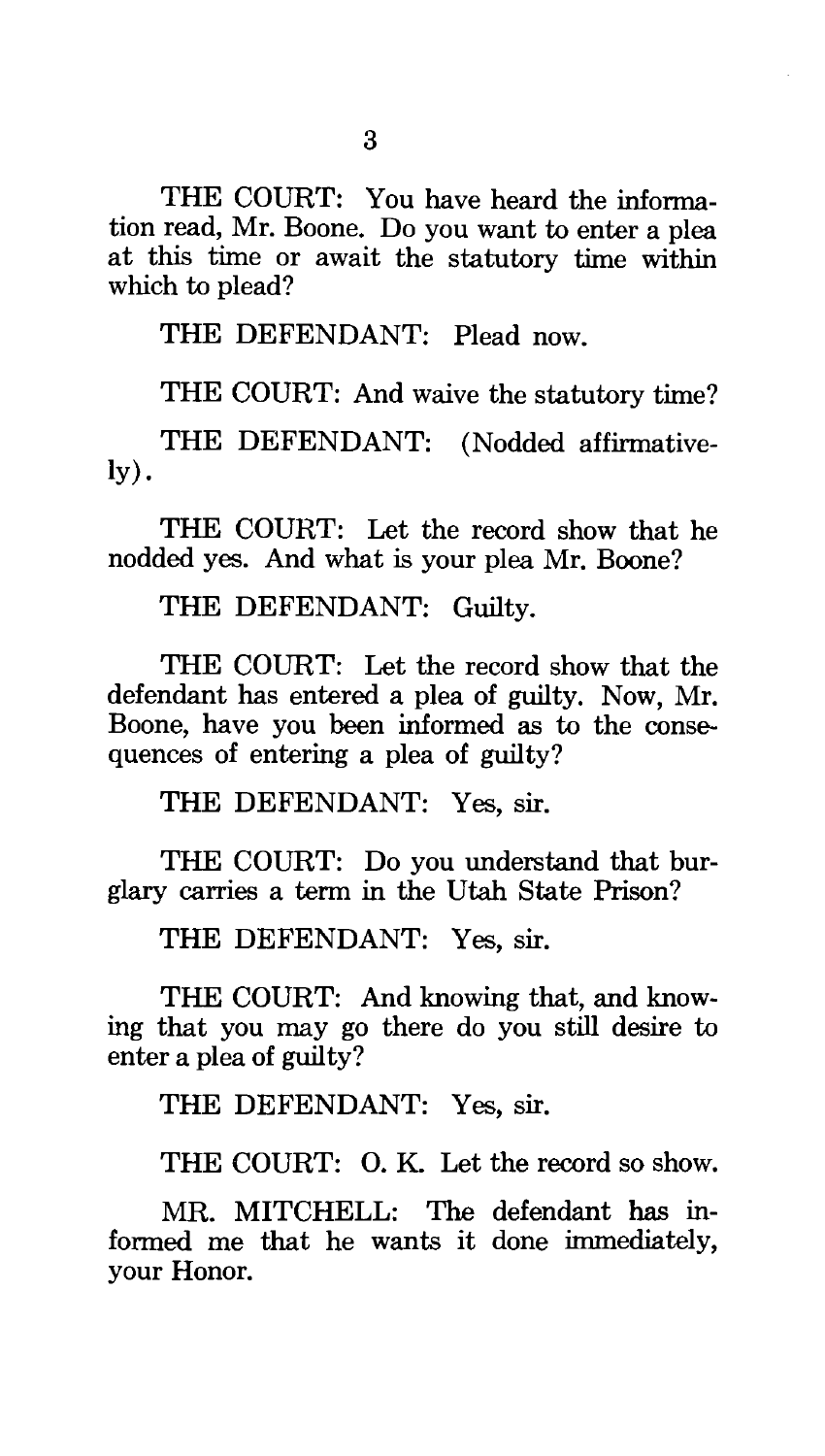ord? THE COURT: Have you got a previous rec-

THE DEFENDANT: Yes, sir.

THE COURT: A serious record?

THE DEFENDANT: Yes, sir.

MR. MITCHELL: Your Honor, in this connection his only record is as a juvenile.

MR. LEARY: If the Court please, I took a hasty look at the record, and as  $\overline{I}$  recall, it was a robbery charge. I don't recall how that was handled, but it seems to me it was through the district court. He was confined at the Industrial School.

THE COURT: You were here before me before:

THE DEFENDANT: Yes, sir. I was on probation. I was committed to the State Industrial School for three years and put on probation.

MR. LEARY: It was on a robbery charge.

THE COURT: That was my recollection. Is there any point in referring this to the Adult Probation and Parole?

MR. MITCHELL: None, your Honor.

THE COURT: The judgment and sentence of this Court, Mr. Gale Lee Boone, is that you be sentenced to the Utah State Prison for the inde· terminate term provided by law and a commitment will issue forthwith (R. 2-4).

Neither the Transcript of appellant's arraignment nor appellant's brief supply facts which might tend to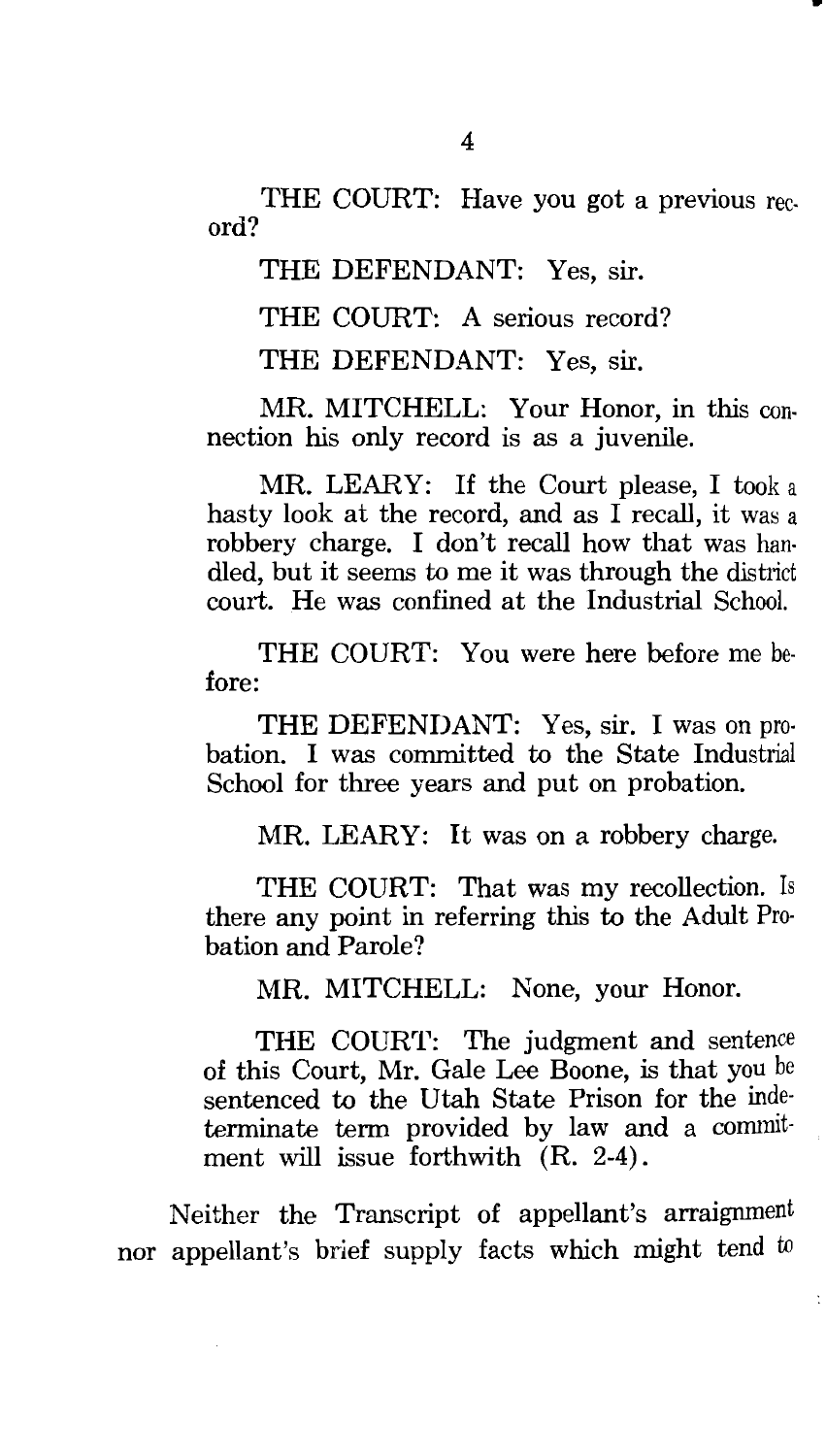support any assertion that the 1960 guilty plea was involuntary, i.e., entered as a result of inducement, coercion, or duress. Absent a showing of such facts, appellant's guilty plea must be deemed acceptable unless it can be shown that appellant was not advised of the consequences of such plea, since a plea of guilty must involve a knowing and intelligent waiver of fundamental constitutional rights.

*Boykin, supra,* involved an appeal from a conviction for armed robbery based upon appellant's plea of guilty in a state court. The Supreme Court of the United States held that an acceptable guilty plea may not be presumed unless it is affirmatively shown by the record to have been entered voluntarily and intelligently and that a record silent on the issue constitutes reversible error. State cases reviewing *Boykin,* however, have been willing to give it prospective application only. See *Miller* v. *Rhay,*  1 Wash. App. 1010, 466 P. 2d 179 (1970); *In re Tahl,* 81 Cal. Rptr. 577, 460 P. 2d 499 (1969); *State* v. *Griswold,*  105 Ariz. 1, 457 P. 2d 331 (1969). Inasmuch as appellant's plea was entered in 1960, 9 years prior to *Boykin, supra,* it will be necessary to adjudge the acceptability of his plea in light of *pre-Boykin* standards.

Intelligent waiver requirements similar to those found in *Boykin, supra,* are also found in cases prior to 1969 *Machibroda* v. *United States,* 368 U. S. 487 (1962), is representative of the then-existing law. That case involved a plea of guilty to bank robbery charges. In holding the plea to represent a valid waiver of important con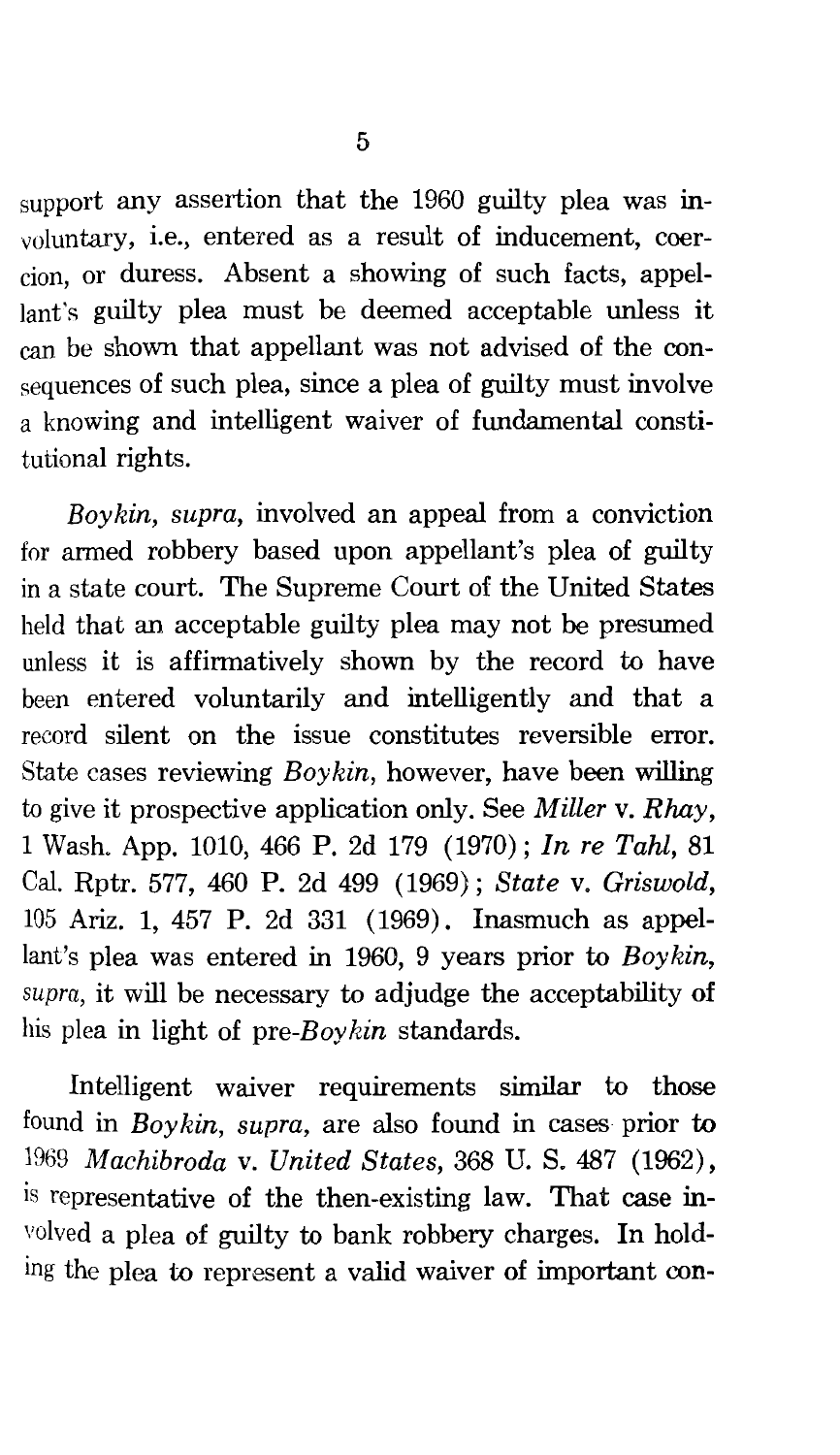stitutional rights, Justice Stewart, speaking for the major. ity, declared that courts should be careful not to accept guilty pleas unless they are made voluntarily after proper advice and with full understanding of the consequences. See also *Kercheval* v. *United States,* 274 U. S. 220, 223 (1927). However, neither that court nor any other court up until the decision in *Boy hin, supra,* ever demanded that the record affirmatively show the fulfillment of those requirements. The crucial inquiry, then, is to determine what constitutes a valid guilty plea where the record does not affirmatively show that the accused was advised of the consequences of such a plea.

In *State* v. *Banford,* 13 Utah 2d 63, 368 P. 2d 473 ( 1962) , the court below had accepted a guilty plea from a minor who was not represented by counsel without ad· vising him of the consequences of his plea. In rendering the plea invalid, the court unanimously held that where a defendant is not represented by counsel, the court should not accept a plea of guilty until it has explained to the defendant the consequences of such plea, pursuant to Utah Code Ann. § 77-24-6 (1953). However, neither statute nor case can be found in Utah setting forth the procedure to be adopted by the court where the defen· dant, as in the instant case, is represented by counsel. In the absence of such authority, decisions in close-lying jurisdiction may be helpful.

*In re Tahl, supra, involved a guilty plea by the ac*cused to counts of murder, grand theft, and rape. In that case, as in the instant case, the lower court failed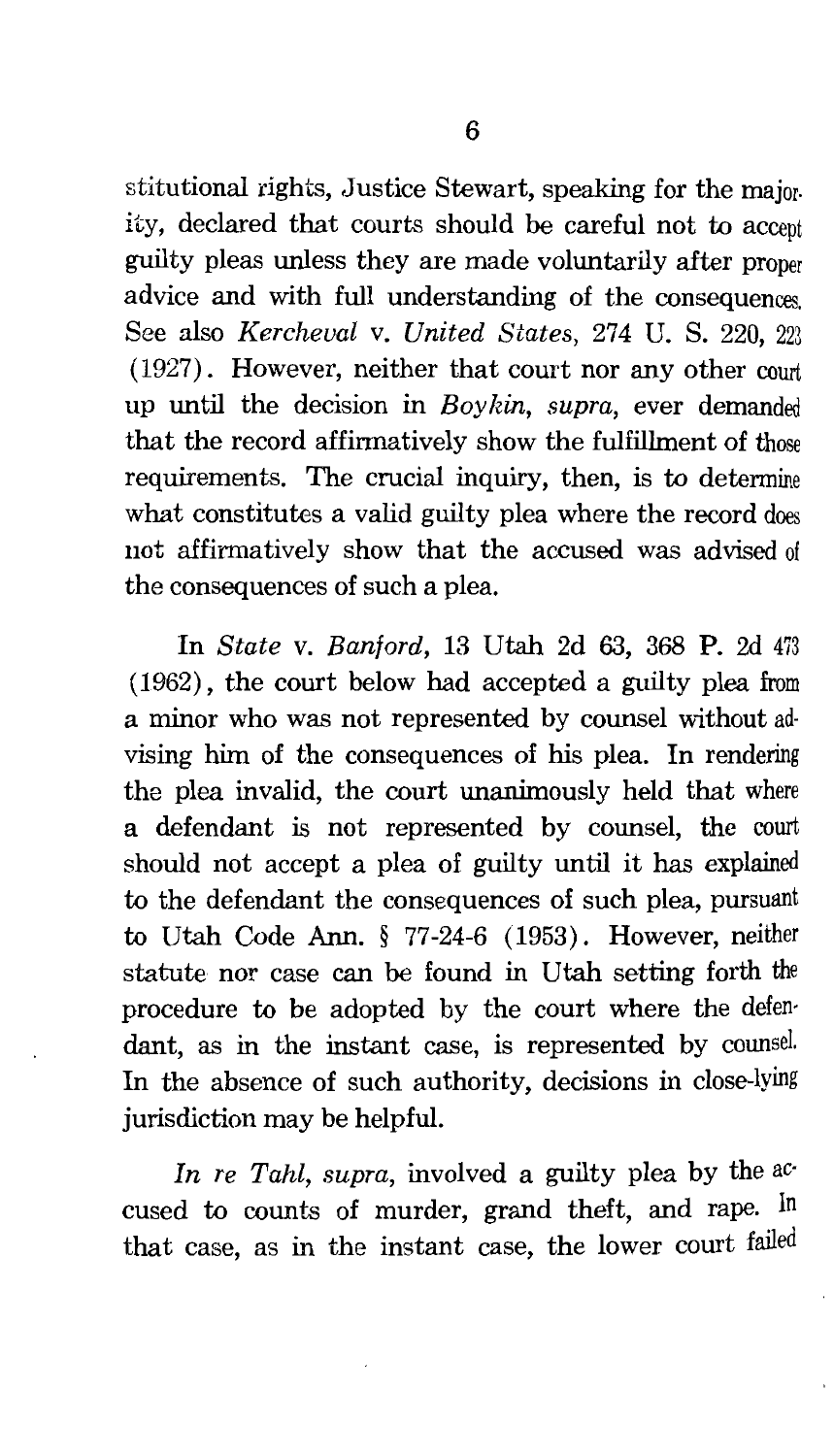to advise the accused of the consequences of his guilty plea before accepting it. The California Supreme Court cited numerous cases relative to the problem and concluded that a review of California law indicated that the crucial factor in the acceptability of a guilty plea is the presence of counsel:

> "If an accused has counsel, courts have generally assumed, in the absence of evidence to the contrary, [that] counsel will perform his duty *as an advocate and an officer of the court* to inform the accused of and take steps to protect rights afforded him by law.

> "The California rule has been stated as follows: 'The court must inform the defendant of his right to counsel, but need not inform him of the consequences of his plea; that is, the responsibility of his counsel, not the court.' (Citation omitted.)" (Emphasis added.) 81 Cal. Rptr. at 582.

Thus, where counsel is present the court will assume the accused has been properly advised of his rights. A guilty plea under such circumstances will be deemed acceptable under due process requirements. In the instant case, it is apparent that appellant was represented by counsel both before and at the time the guilty plea was entered.

In addition, courts have traditionally evaluated defendant's understanding of the consequences of a guilty plea from other circumstances such as age, prior record, length of time between arrest and arraignment, and other factors implying familiarity with the criminal procedure. As the transcript of appellant's arraignment discloses,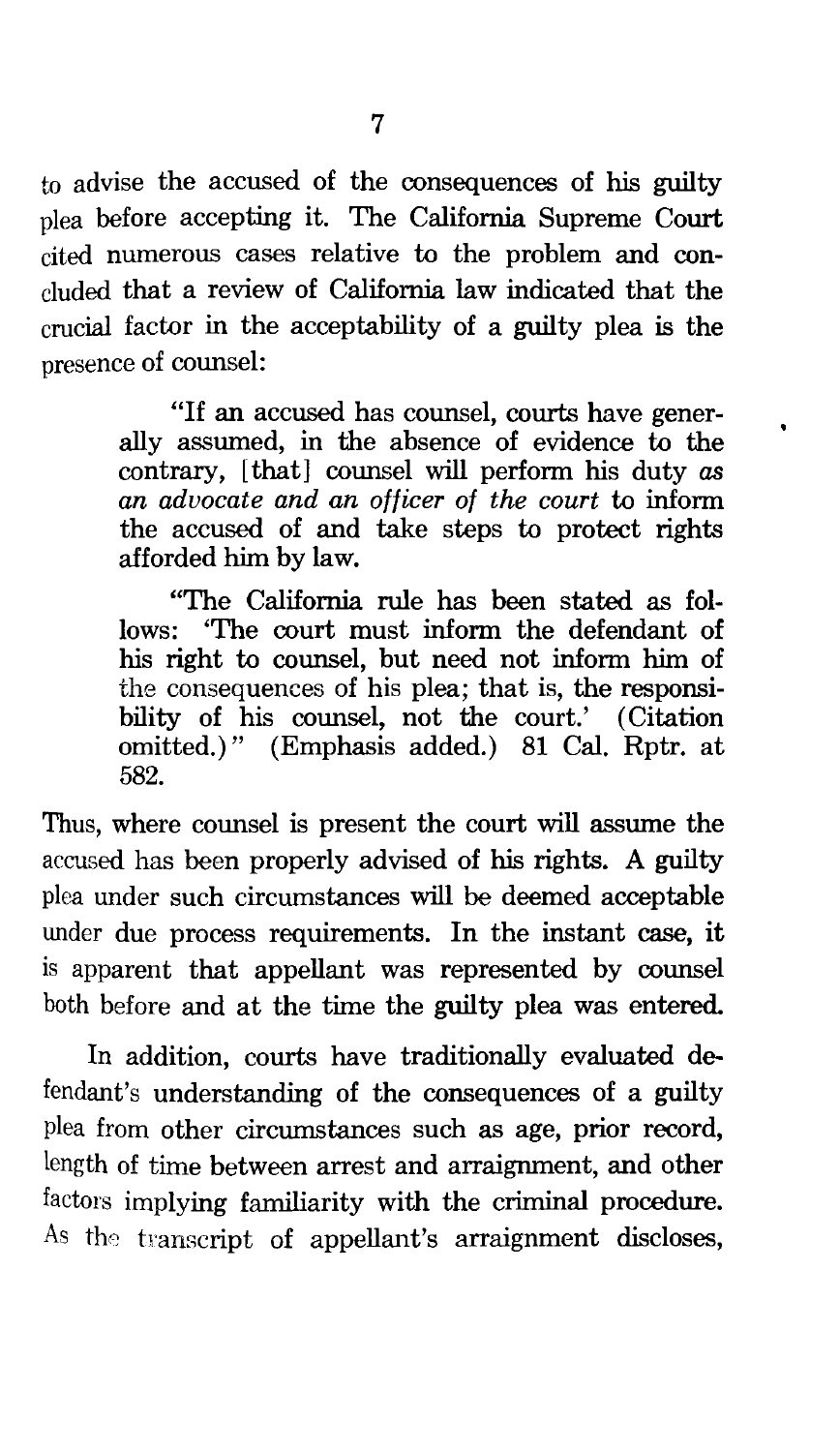petitioner had been before the same judge on a previous occasion. Two weeks had elapsed between the time of arrest and the time of the arraignment, and petitioner had conversed with his attorney in regards to the guilty plea prior to arraignment (R. 35). Further, it appears that the court specifically inquired of appellant whether he understood the consequences of his plea, to which appellant answered in the affirmative. The court also made it very clear to petitioner that a term at the state prison would be a consequence of a plea of guilty. All of these factors support a conclusion that appellant knowingly and understandingly entered his plea of guilty.

It is also of significance that the trial court, Honorable Ernest F. Baldwin, Jr., presiding, denied appellant's petition for a writ of habeas corpus which denial included a finding that appellant's plea of guilty was intelligently entered (R. 17) . The court in *Brown* v. *Turner,* 21 Utah 2d 96, 440 P. 2d 968 (1968), facing a situation similar to the instant appeal, ruled as follows:

> "[I]t should also be kept in mind that the questions as to whether he [the accused] was ... properly advised as to the consequences of his plea of guilty are primarily questions of fact. The trial court having heard evidence relating thereto and having found the issue against plaintiff, it is our . . . duty to indulge the usual credit due his findings and judgment." *Id.* at 99.

Absent a showing of abuse of discretion at the lower court level, it is submitted that this court affirm the denial of the petition for a writ of habeas corpus on the grounds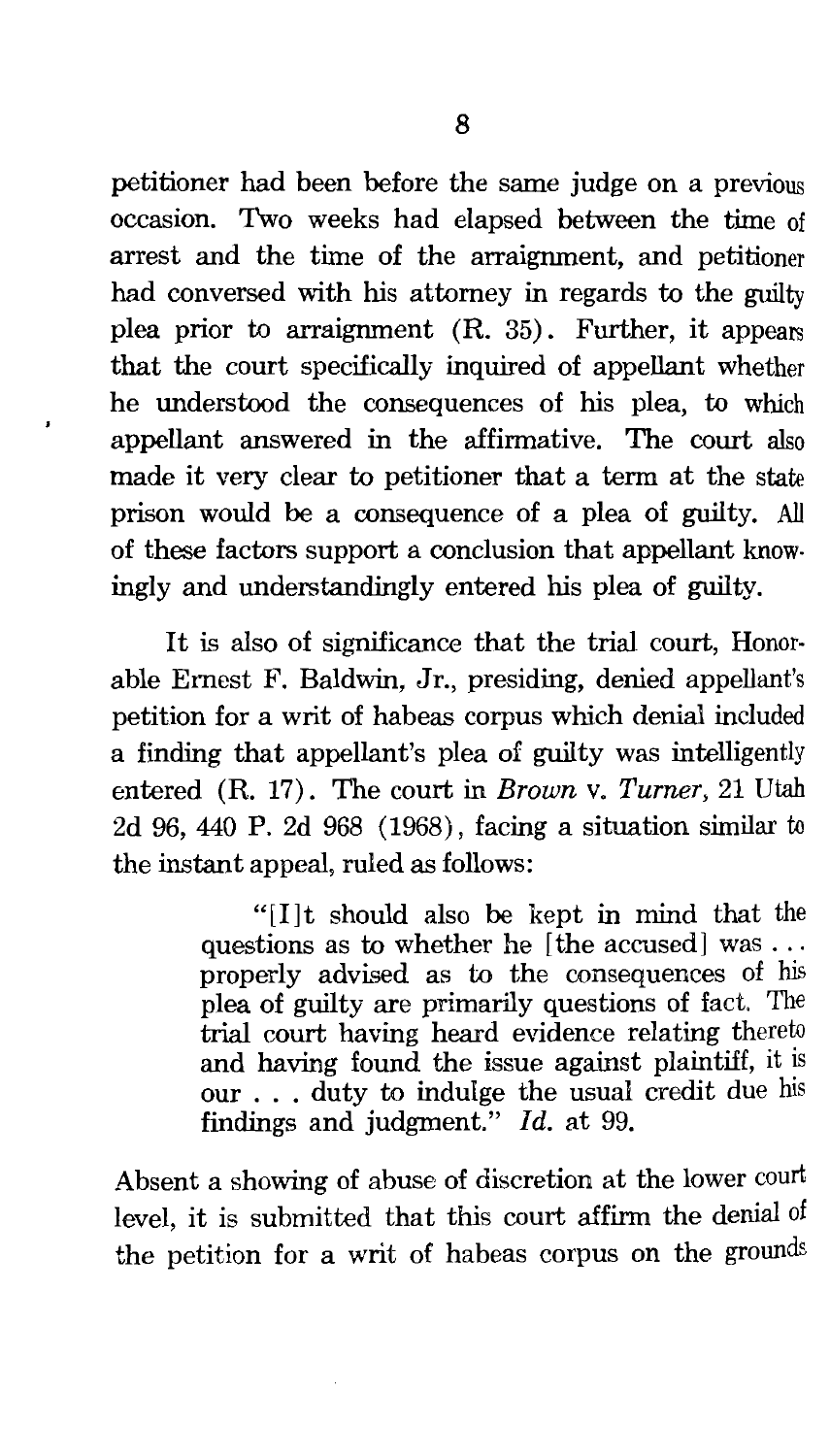that appellant's plea of guilty was intelligently and voluntarily entered.

### POINT II.

APPELLANT'S PAROLE REVOCATION HEARING WAS CONDUCTED IN CON-FORMITY WITH DUE PROCESS RE-QUIREMENTS AND REPRESENTS A VALID EXERCISE OF THE DISCRETION-ARY A UTHORITY CONFERRED UPON THE BOARD OF PARDONS.

Appellant contends that minimal due process requirements demand that a parolee be given the right to have witnesses testify in his behalf at a parole revocation hearing. Appellant's claim is frivolous and without merit.

Appellant bases his argument for a right to witnesses at a parole revocation hearing on the assumption that his ''liberty" is at stake. The court in *Beal* v. *Turner,* 22 Utah 2d 418, 454 P. 2d 624 (1969), indicates why the assumption is erroneous. That case involved a parole revocation hearing also, during which the defendant pled to numerous parole violation charges without an attorney. The ultimate holding that the parolee was not entitled to counsel at a parole revocation hearing was the product of the court's analysis of the status of a parolee.

> "When the defendant has been tried and convicted and sentenced, and no appeal or other proceedings are pending to test the propriety of the guilty verdict, then the critical stages of the pro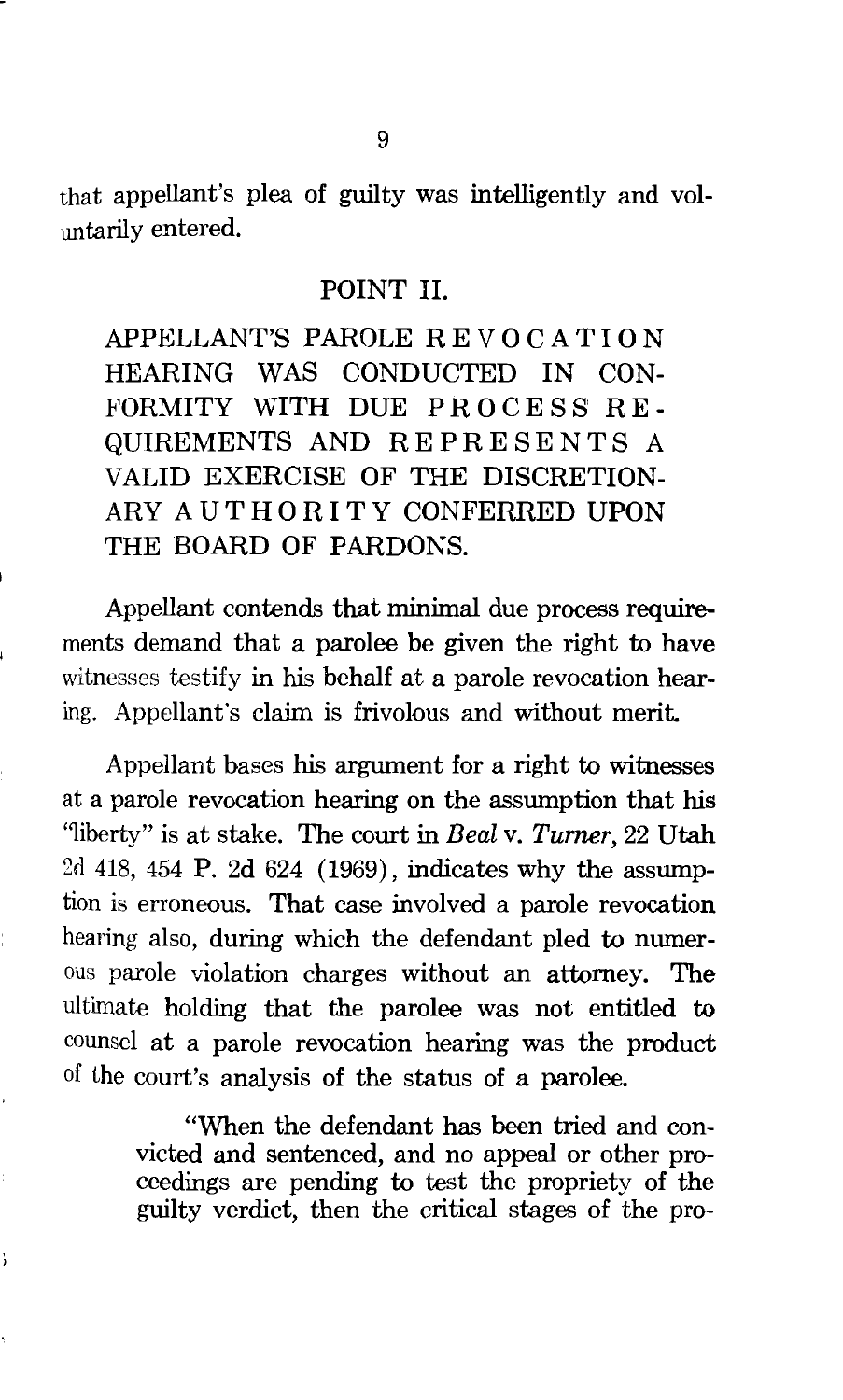ceedings are over, and the defendant has no con. stitutional rights to be placed on . . . parole. *His being placed on* . . . *parole is merely a matter of grace* given because of confidence reposed in his promises to refrain from criminal acts and to be a useful law-abiding citizen. When  $a \ldots$  parolee violates the confidence reposed in him, he ought not to be heard to cry when he is simply given the just desserts to which he was originally entitled." (Emphasis added.) *Id.* at 421.

A parolee is a prisoner outside prison walls, whose "liberty", as spoken of in the Fourteenth Amendment, has already been taken away by judicial fiat. Any ''liberty" enjoyed by the prisoner thereafter and during the term of his sentence is less than that contemplated by the Fourteenth Amendment, and can be taken away without the usual Fourteenth Amendment restrictions.

Appellant makes no claim that his conviction on the charge of resisting an officer did *not* violate a provision of his parole agreement. Nor does appellant contend that the Board of Pardons lacked authority to revoke his parole upon such grounds. The substance of appellant's argument is that the recent Supreme Court decision in *Morrissey* v. *Brewer,* ...... U. S. \_\_\_\_\_\_ , 33 L. Ed. 2d 484, 92 S. Ct. ...... (June 29, 1972), is evidence for the proposition that a parolee shall be allowed to present witnesses in his behalf at a parole revocation hearing. Nevertheless, as appellant himself concedes, that decision is to have application only to future revocation proceedings. The law under which appellant's revocation hearing must be evaluated is correctly stated in *Alverez v. Turner*, 422 F. 2d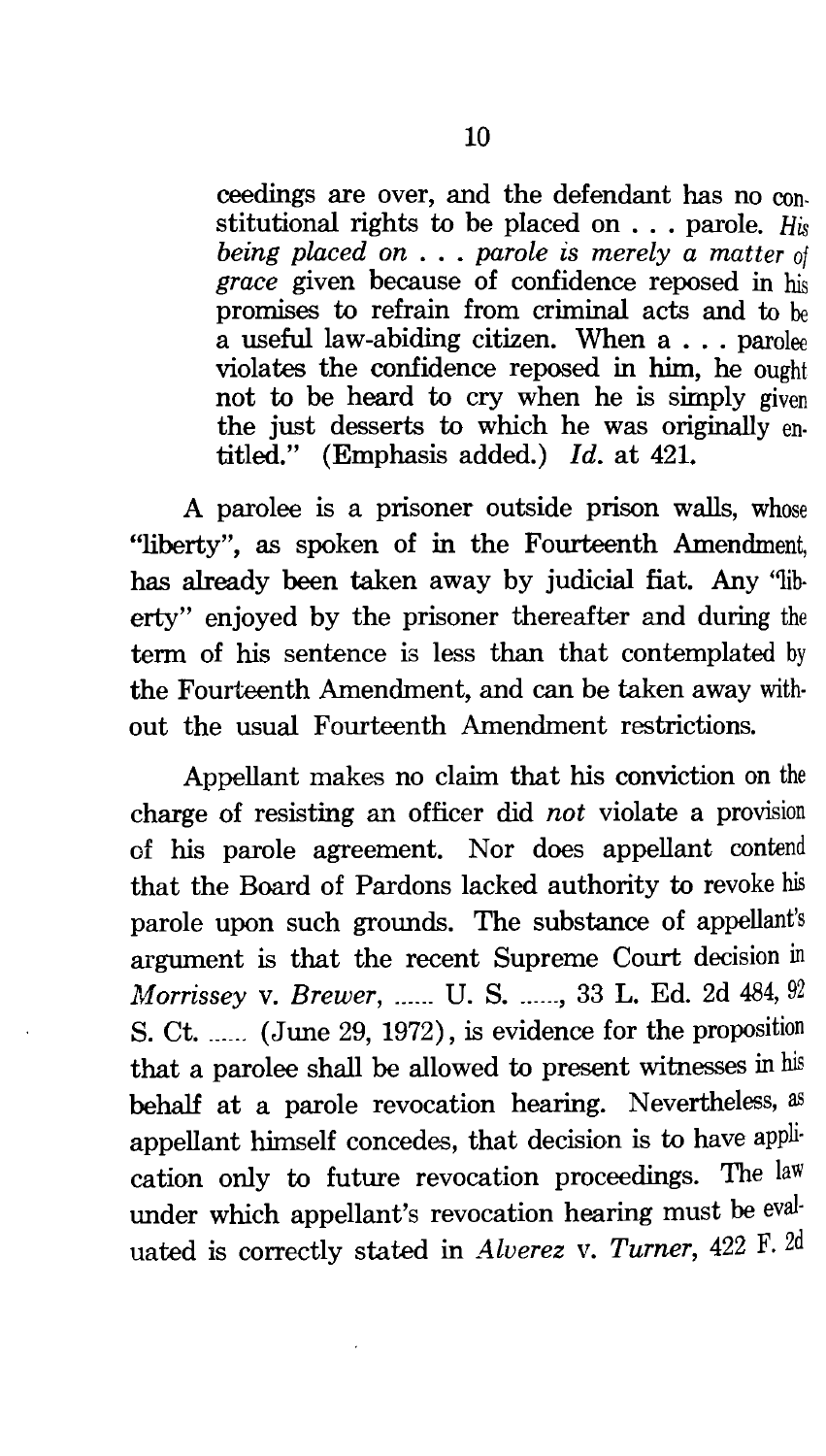214 (10th Cir. 1970). The court in that case set forth the requirements that due process demanded of a parole revocation hearing:

> "[W]e affirm our holding in *Gonzales* v. *Patterson,* 370 F. 2d 94, that the due process clause of the fourteenth amendment does not generate rights to confrontation nor to cross-examination or compulsory process (citation omitted). We also hold that due process does not comprehend the dual rights to *witnesses under oath and evidence in conditional release hearings."* (Emphasis added.) 370 F. 2d 214.

The Board of Pardons, pursuant to the discretionary authority conferred upon it under Utah Code Ann. §§ 77-62-16 and 77-62-17 (1953) determined that appellant's violation of a state penal law (resisting a police officer, Utah Code Ann. § 76-58-54 (1953)) was sufficient to require a parole revocation. Appellant cannot be heard to attack that decision.

--